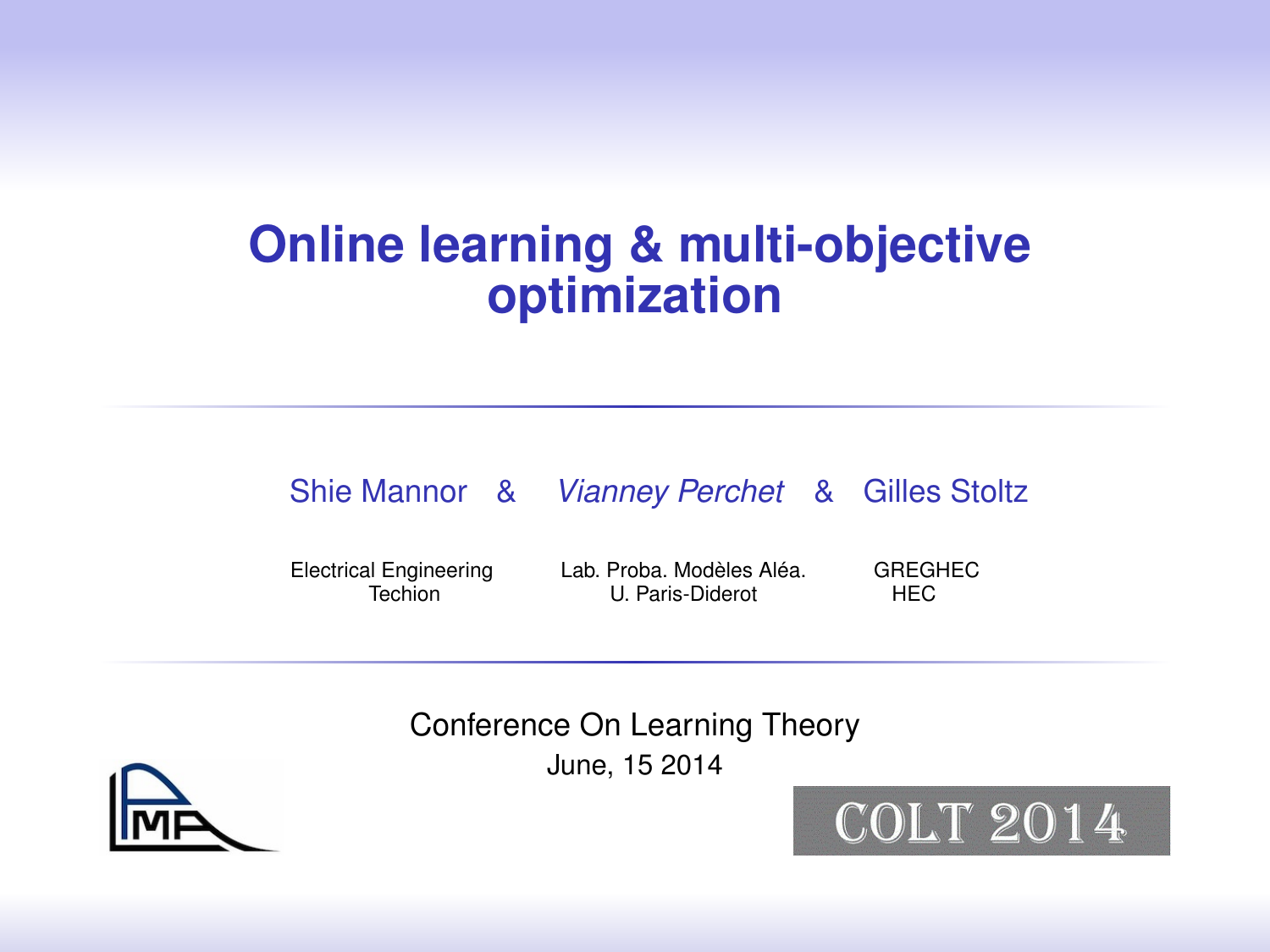#### **Introduction**

– Online linear optimization / Regret / Bandits

"Same" guarantees with adversarial data than i.i.d. (no regret)

– "Our" question (shared with [Azar, Feige, Feldman, Tennenholtz])

Same statement for multi-objective optimization ?

– **Spoiler Alert.**

<span id="page-1-0"></span>No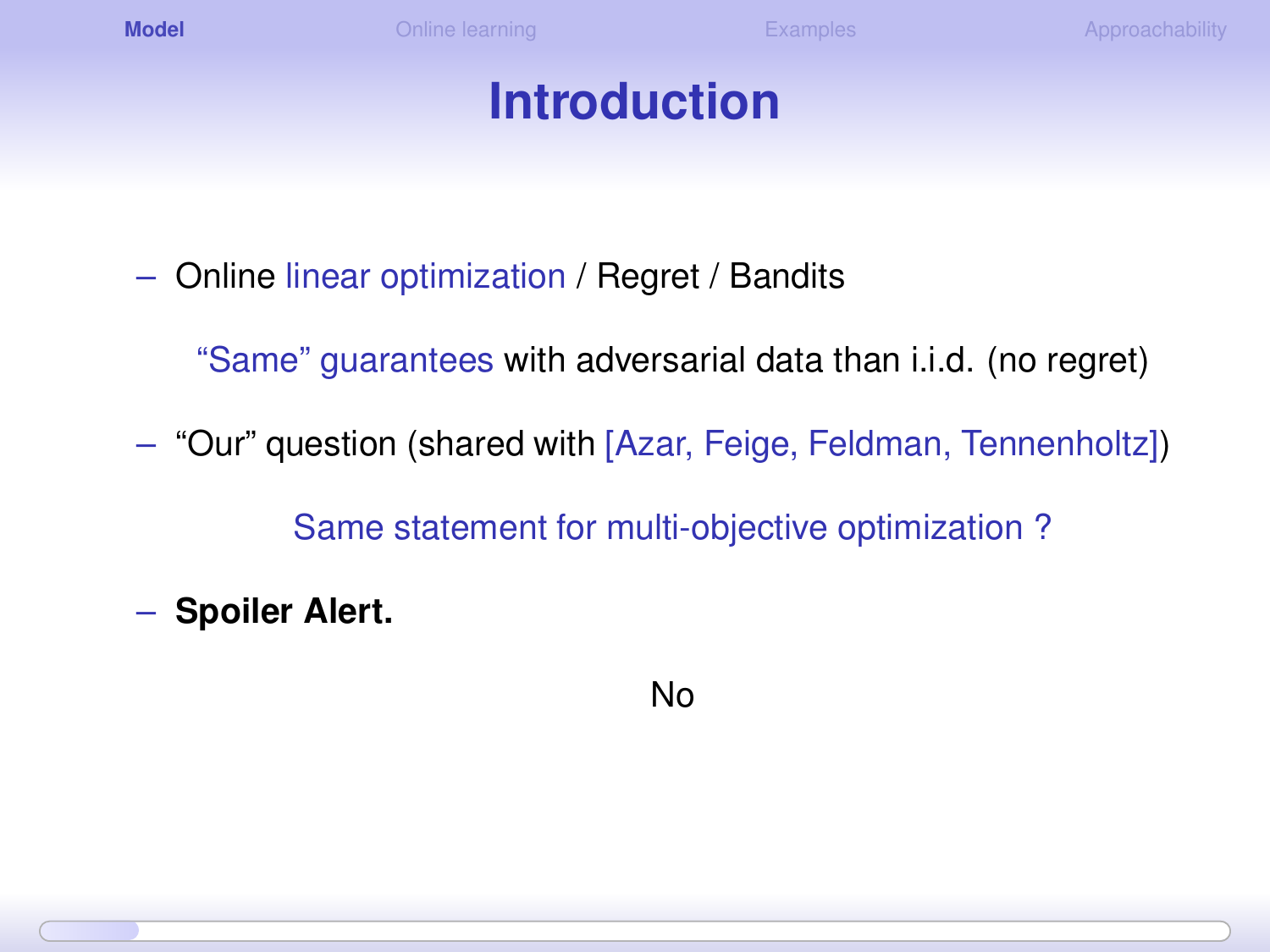## **Online linear optimization in a nutshell**

- $-$  Finite Action set [A], (unknown) outcome set  $U \subset \mathbb{R}^A$
- $-$  At stage  $t = 1, ..., T$ :
	- $\rightarrow$  DM chooses (at random)  $a_t \in [A] \sim x_t \in \Delta([A])$
	- $\rightarrow$  Nature reveals  $U_t \in \mathcal{U}$
	- $\Rightarrow$  Loss  $U_t^{a_t}$  or  $x_t$ .  $U_t = \mathbb{E}_{x_t} U_t^{a_t}$
- $-$  Best in hindsight  $\min_{a\in [A]}\overline{U}_{\mathcal{T}}^a=\min_{x\in \Delta([A])}x.\overline{U}_{\mathcal{T}}=x.\frac{1}{\mathcal{T}}\sum_{t=1}^{\mathcal{T}}U_t$

**Best in hindsight is "achievable" - Regret minimization**

<span id="page-2-0"></span>
$$
\frac{1}{T}\sum_{t=1}^T x_t.U_t - \min_{x\in \Delta([A])} x.\overline{U}_T \leq 4\sqrt{\frac{\log(A)}{T}}\max_{U\in \mathcal{U}}\|U\|_\infty
$$

– "Online Optimization" of the linear function  $x \mapsto x.\overline{U}_{\tau}$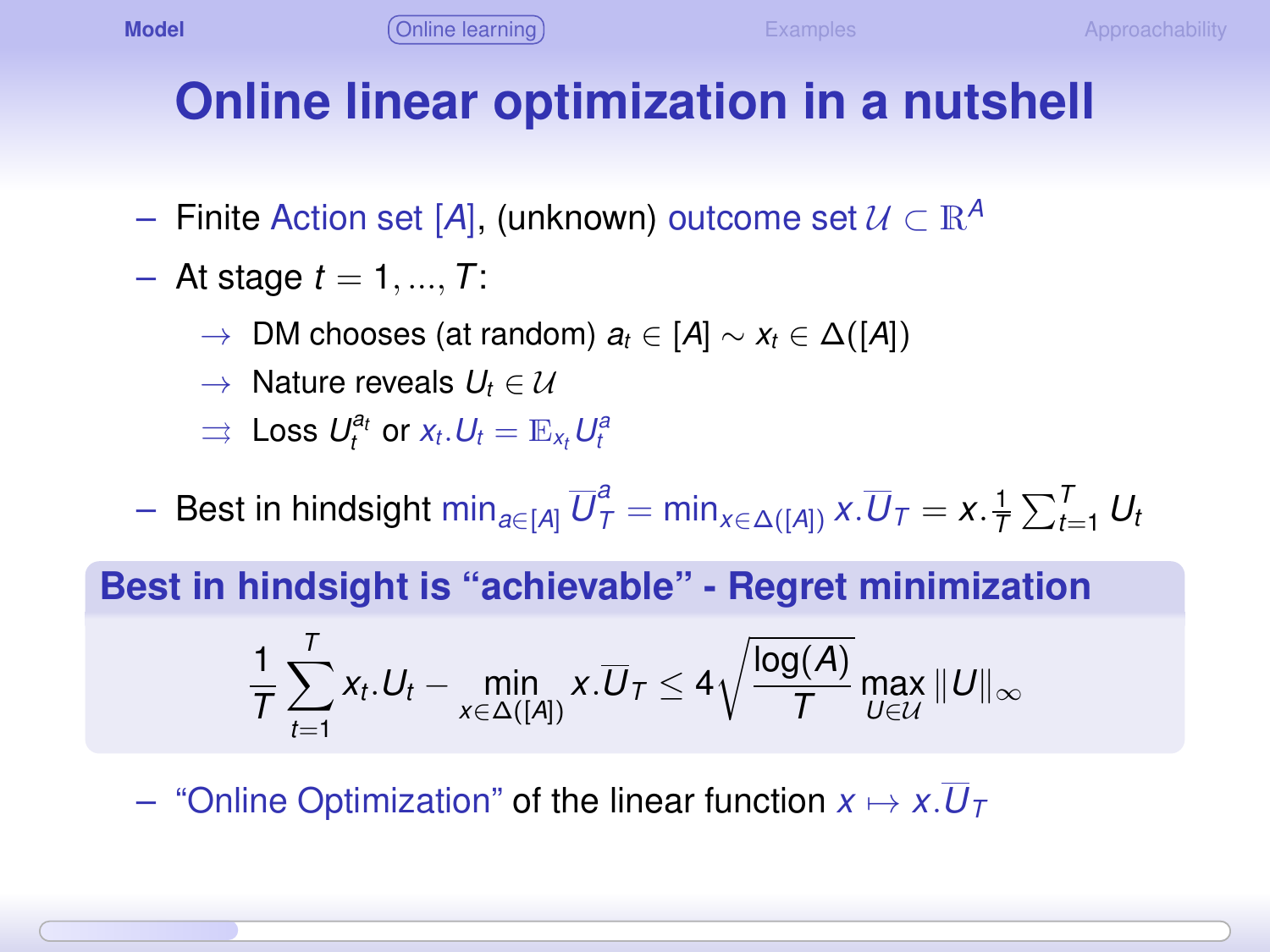<span id="page-3-0"></span>

## **Multi-objective optimization**

– *d* different losses to control simultaneously:

"Optimization" of a vector valued mapping  $F: \mathcal{X} \to \mathbb{R}^d$ 

 $-$  Increasing filtration of sets  $\{\mathcal{C}[\alpha]\}_{\alpha \in \overline{\mathbb{R}}_+}, \mathcal{C}[\infty] = \mathbb{R}^d$ 

#### Optimize: Find the minimal  $(\alpha^*, x^*)$ , i.e.

- *i*)  $F(x^*) \in C[\alpha^*]$
- *ii*) if  $F(x) \in C[\alpha]$ , then  $\alpha \ge \alpha^*$
- $-\mathcal{C}[\alpha]: \alpha$ -expansion of  $\mathcal{C}_0$  or level sets of  $f : \mathbb{R}^d \to \mathbb{R}$  when optimizing  $x \mapsto f(F(x))$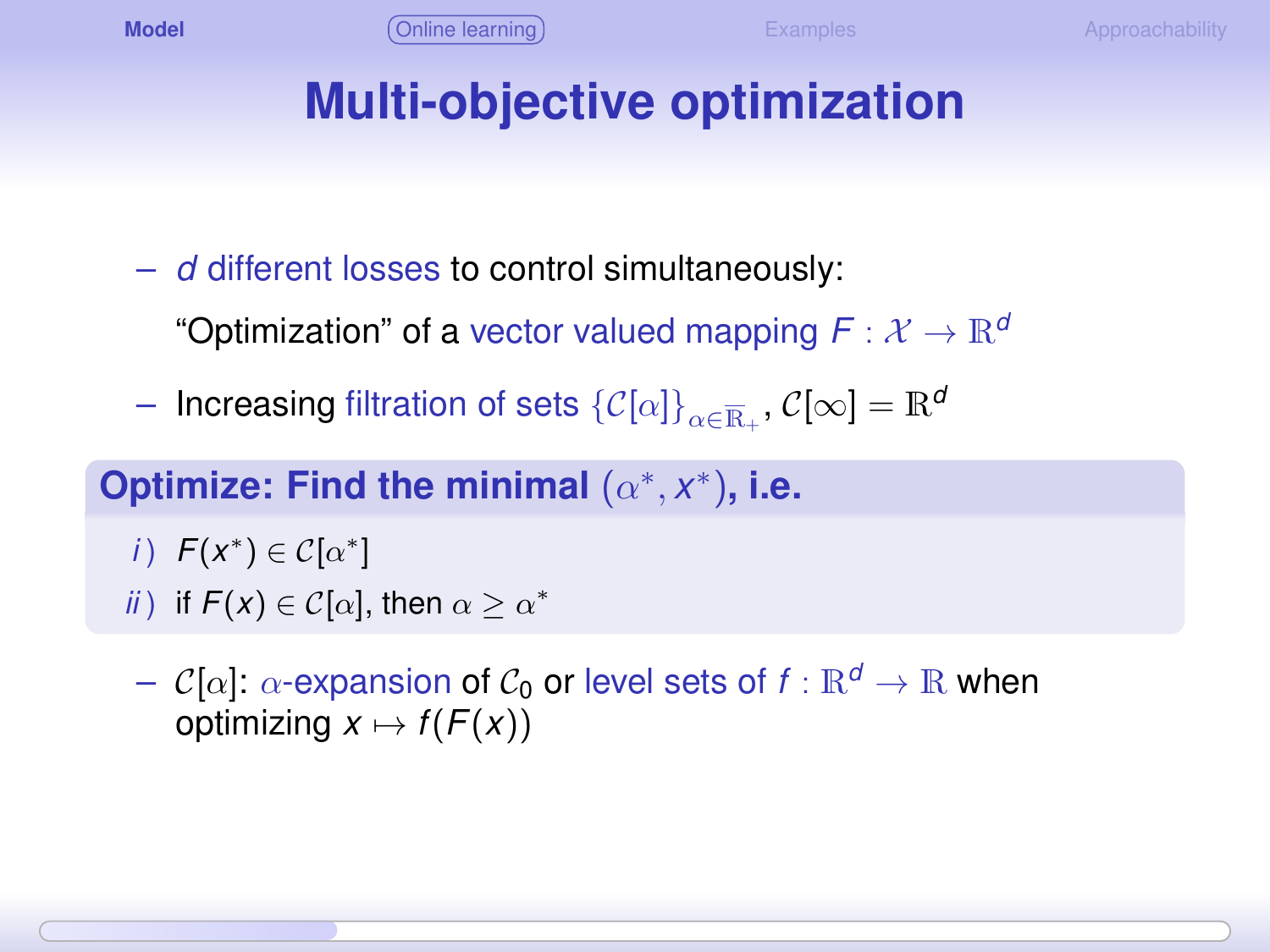<span id="page-4-0"></span>

#### **Multi-objective optimization**

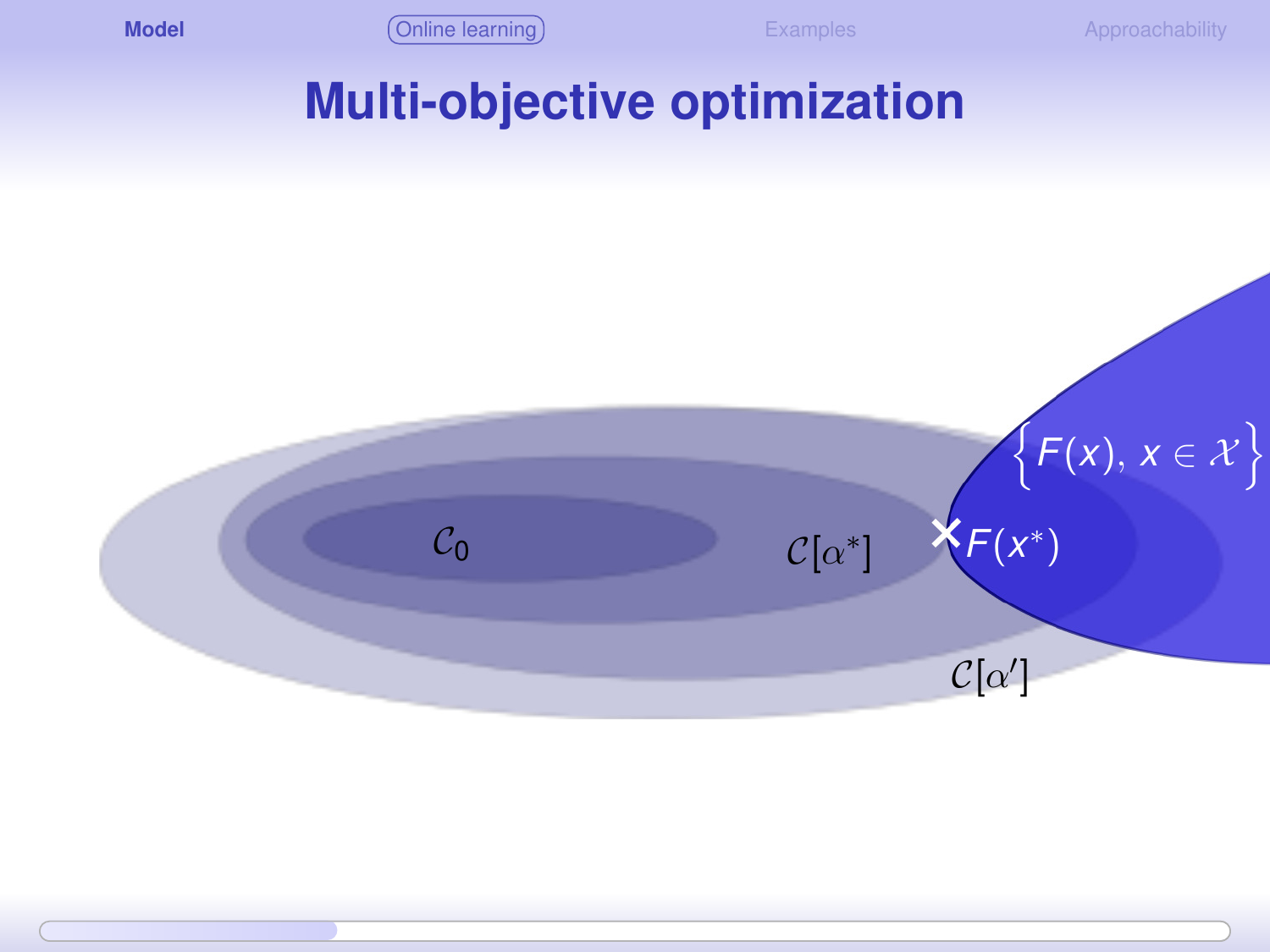## **Online multi-objective optimization**

– Same framework as online linear optimization except

Outcomes are vector of **vectors of dimension d**

- $-$  Nature reveals  $V_t \in \mathcal{V} \subset (\mathbb{R}^d)^A$
- $\bm{V} = \bm{V}$  vectorial loss  $\bm{V}^{a_t}_t \in \mathbb{R}^d$  or  $x_t \odot \bm{V}_t = \mathbb{E}_{x_t} \bm{V}^a_t \in \mathbb{R}^d$
- Best in hindsight w.r.t. filtration  $\mathcal{C}[\alpha]$ :

 $\alpha^*(\overline{V}_\mathcal{T}) = \inf \big\{ \alpha \in \mathbb{R}_+ \text{ s.t. } \exists x \in \Delta([\mathcal{A}]), \ x \odot \overline{V}_\mathcal{T} \in \mathcal{C}[\alpha] \big\}$ 

**Best in hindsight "achievable" ?**

<span id="page-5-0"></span>
$$
\frac{1}{T}\sum_{t=1}^T x_t \odot V_t \rightarrow \mathcal{C}[\alpha^*(\overline{V}_{\mathcal{T}})] \ \dots \ \ \text{rate?}
$$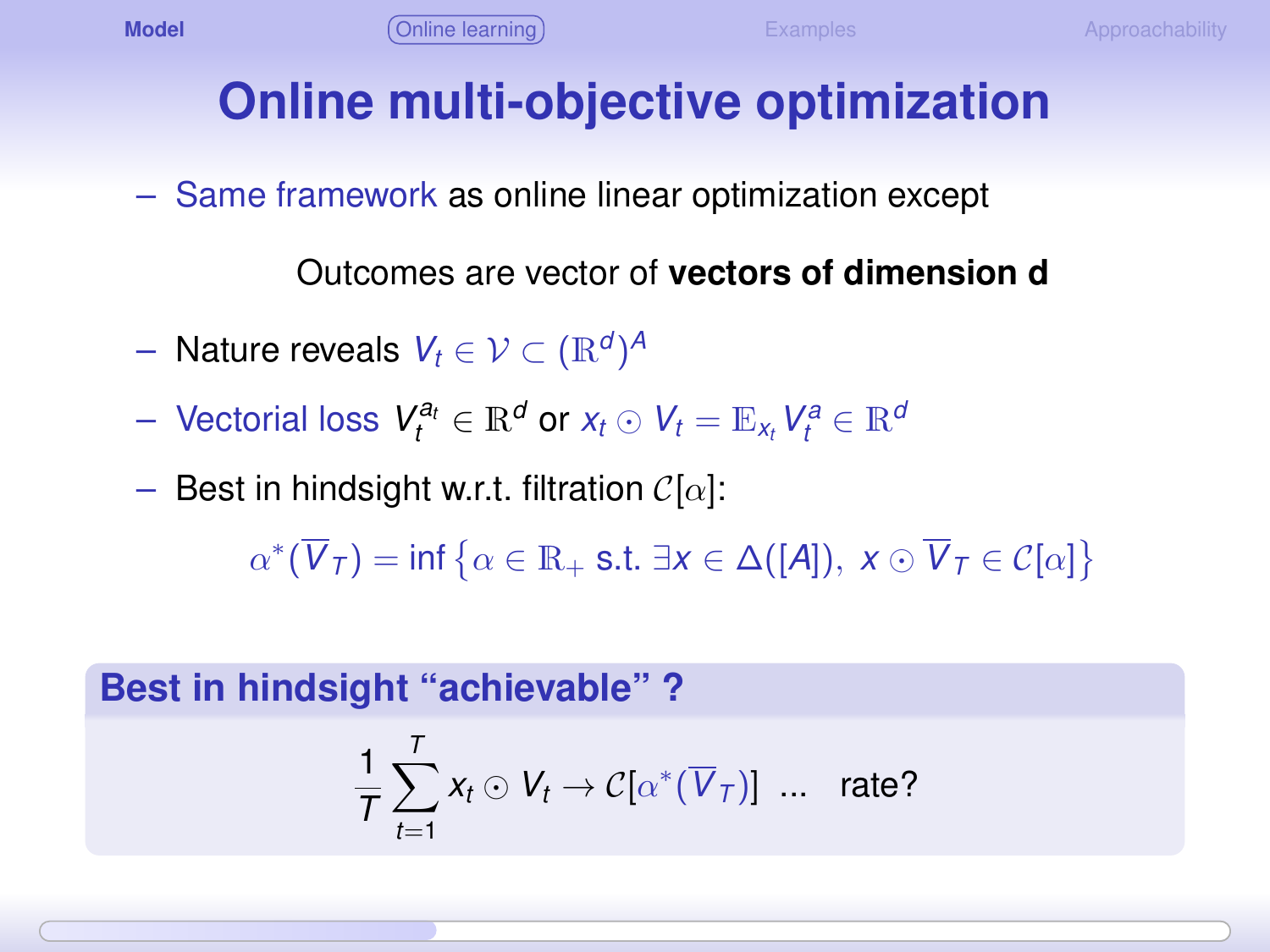<span id="page-6-0"></span>

#### **Online multi-objective optimization**

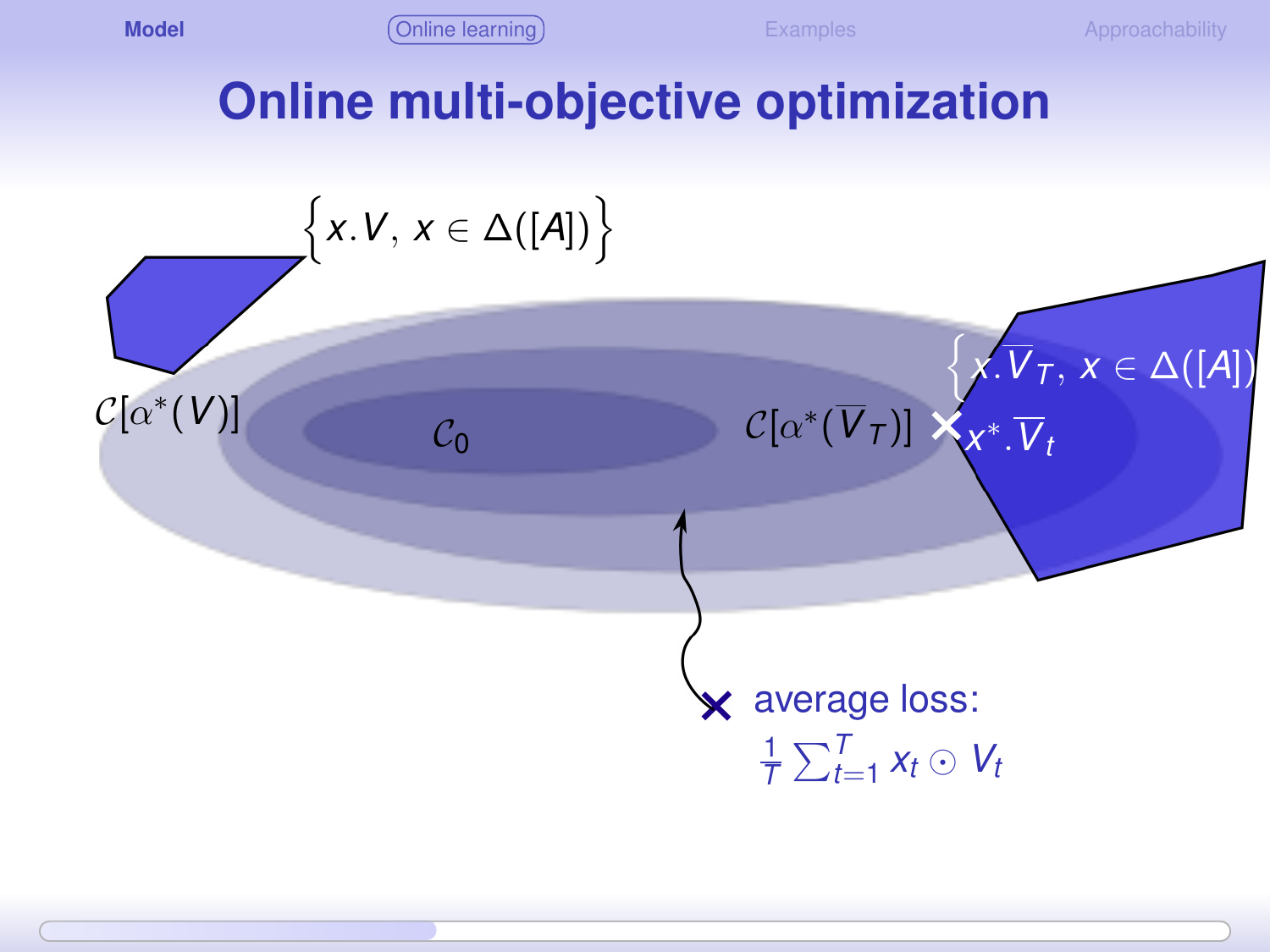#### **Examples**

– Blackwell's approachability

 $\rightarrow$   $C[\alpha] = C_0$  for all  $\alpha \in \mathbb{R}_+$ 

- Approachability under budget limit
	- $\rightarrow$  Approachability:  $C[\alpha] = C_0$  for all  $\alpha$ .
	- $\rightarrow$  cost.  $\frac{1}{T}\sum_{t=1}^{T}x_{t}$ .  $U_{t}\in[0,b]$
- Regret minimization under path constraints
	- $\rightarrow$  Regret: minimize  $\frac{1}{T} \sum_{t=1}^{T} x_t \cdot U_t \in \mathbb{R}$ .
	- $\rightarrow$  Path/budget constraints  $\frac{1}{T}\sum_{t=1}^{T}x_{t}\odot V_{t} \in \mathcal{C} \subset \mathbb{R}^{d}$
- Global cost minimization
	- $\rightarrow$  Surplus/Deficit minimization; min  $\frac{1}{T} \sum_{t=1}^{T} x_t \cdot U_t$

<span id="page-7-0"></span>
$$
\rightarrow \text{ Minimize } f\left(\frac{1}{T}\sum_{t=1}^{T}x_{t} \odot V_{t}\right) \in \mathbb{R}
$$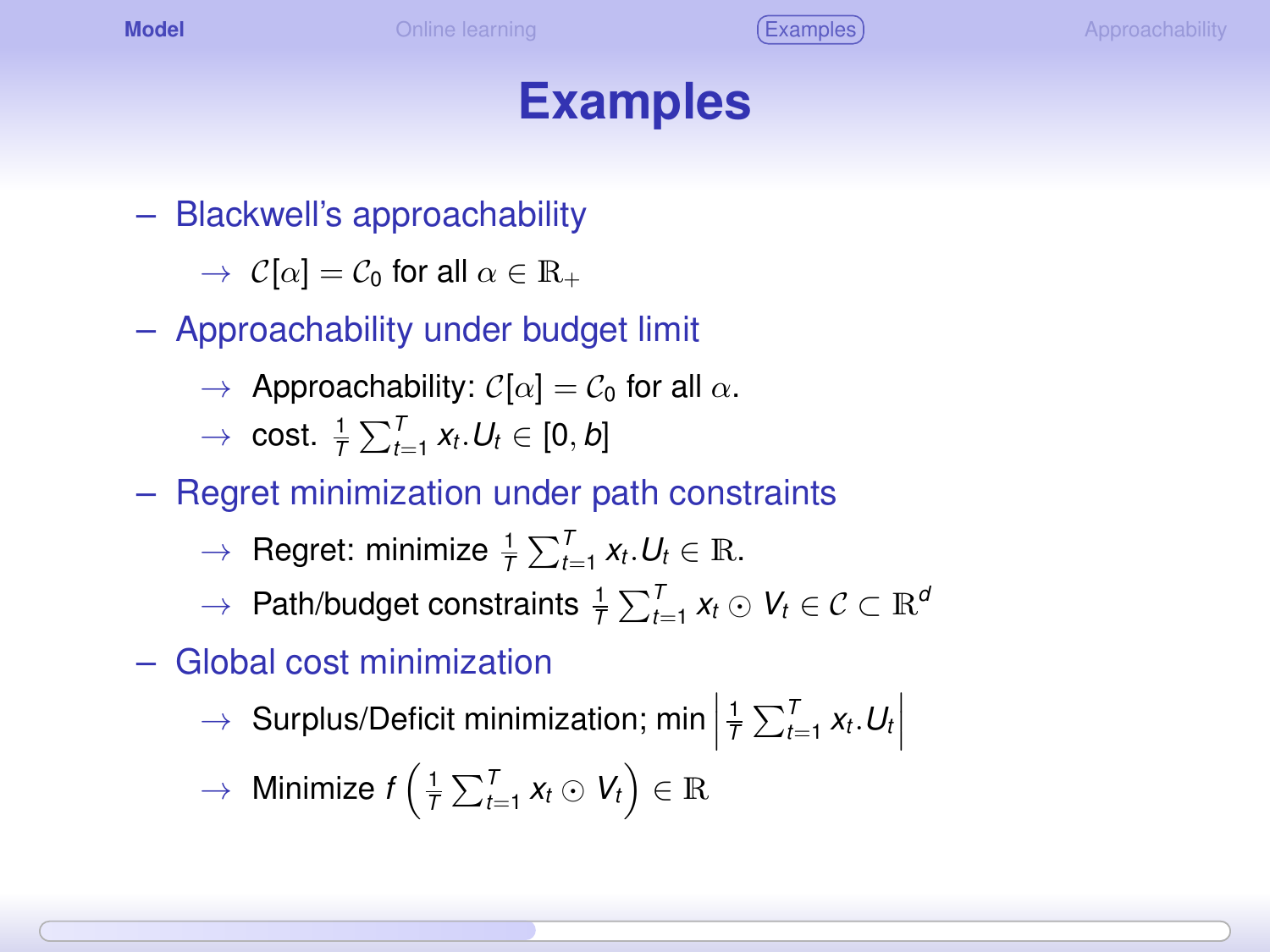## **Blackwell's approachability [56]**

- Constant Filtration.  $C[\alpha] = C_0$  the "target set"
- Known vector outcome set  $V$ . (not required for our results)
- $-$  Blackwell's necessary and sufficient condition s.t.  $\frac{1}{7}\sum_{t=1}^{T}x_{t}\odot V_{t}$ can converge to  $C_0$  against any  $\{V_t\}_{t\in\mathbb{N}}$

<span id="page-8-0"></span>
$$
\forall V \in \mathcal{V}, \exists x \in \Delta([A]), \ x \odot V \in \mathcal{C}_0
$$

**Blackwell's algorithm – and many variants**

At each stage  $t \in \mathbb{N}$ , two steps:

1) Projection on  $C_0$  + 2) Resolution of a LP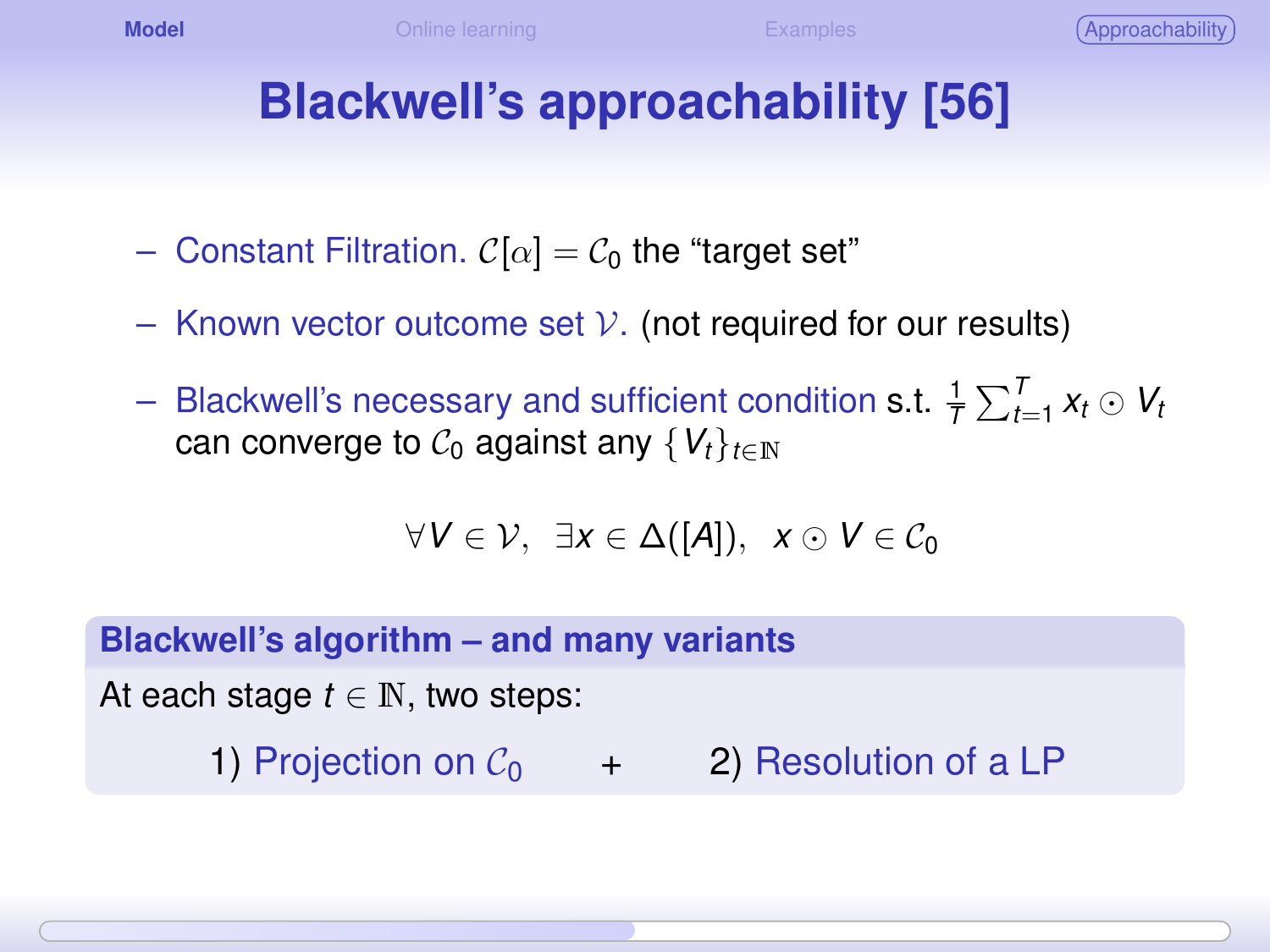## **Main results – Outline**

 $\mathcal{C}[\alpha]$ :  $\alpha$ -expansion of  $\mathcal{C}_0$ 

- $-$  Best in hindsight  $\alpha^*$  not always achievable with a "simple" example
- $-$  A trivial relaxation  $-\operatorname{\sf cav}[\alpha^*]$  achievable

a consequence of Blackwell's result

– We can do better

A family of achievable mappings  $\beta(\cdot) \leq \mathsf{cav}[\alpha^*](\cdot)$ 

– New algorithm.

<span id="page-9-0"></span>No projections, rate *T* −1/4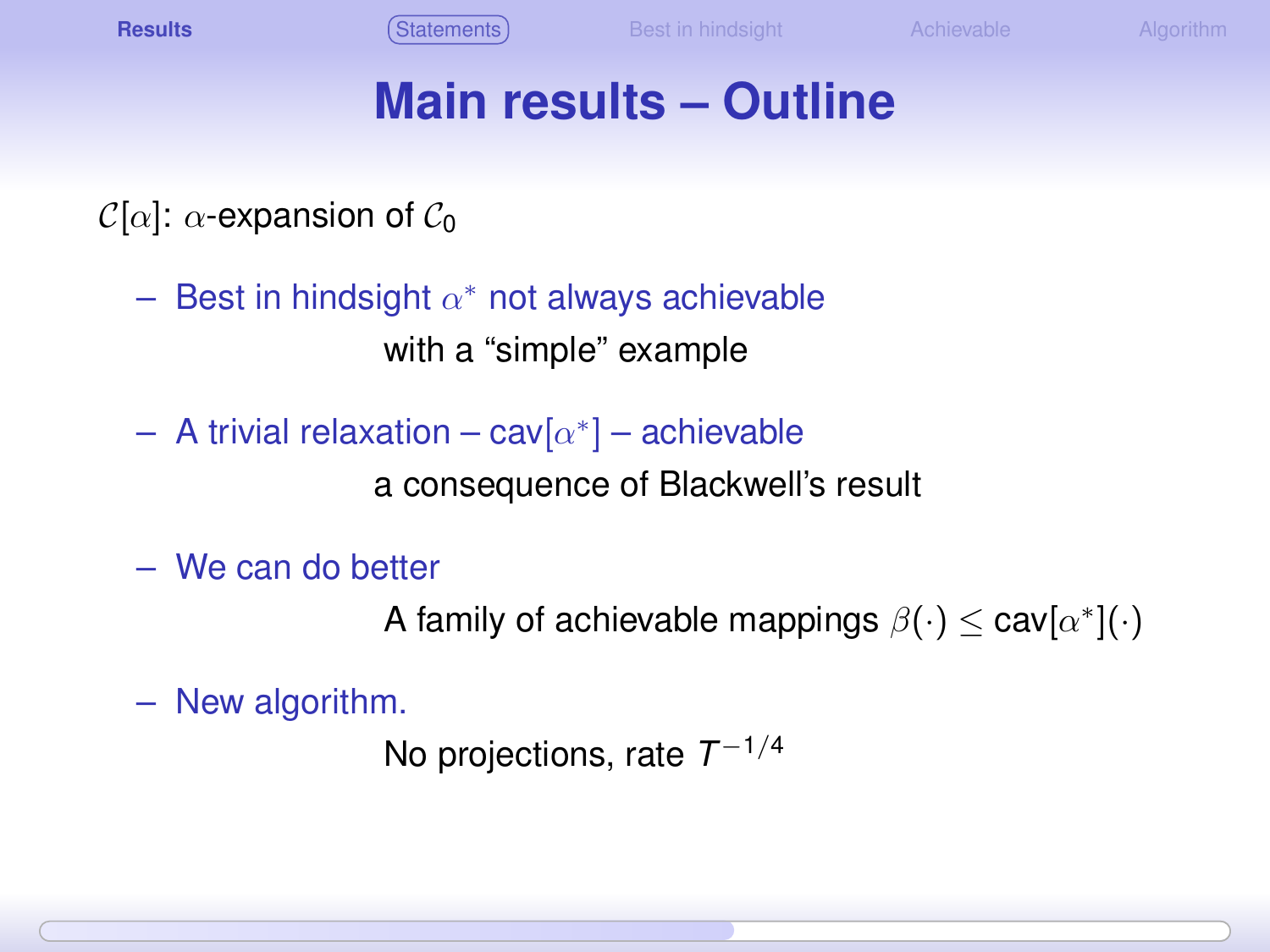# **Best in hindsight not achievable**

$$
- [A] = \{1,2\} \text{ and } \mathcal{V} = [-1,1]^2 \text{ so } x \odot V = x_1 V_1 + x_2 V_2 \in [-1,1]
$$

– Minimization $\Big|$  $\frac{1}{T}\sum_{t=1}^{T}x_{t}\odot V_{t}$   $\in$  [0, 1] (surplus/deficit)



<span id="page-10-0"></span>Ideal objectives:  $\left|\frac{1}{T}\sum_{t=1}^T x_t \odot V_t\right| \leq \alpha^*(\overline{V}_t) + o(1)$  $\left(\overline{V}_7,\right)$  $\frac{1}{T}\sum_{t=1}^T x_t \odot V_t$  $) \rightarrow$  hypograph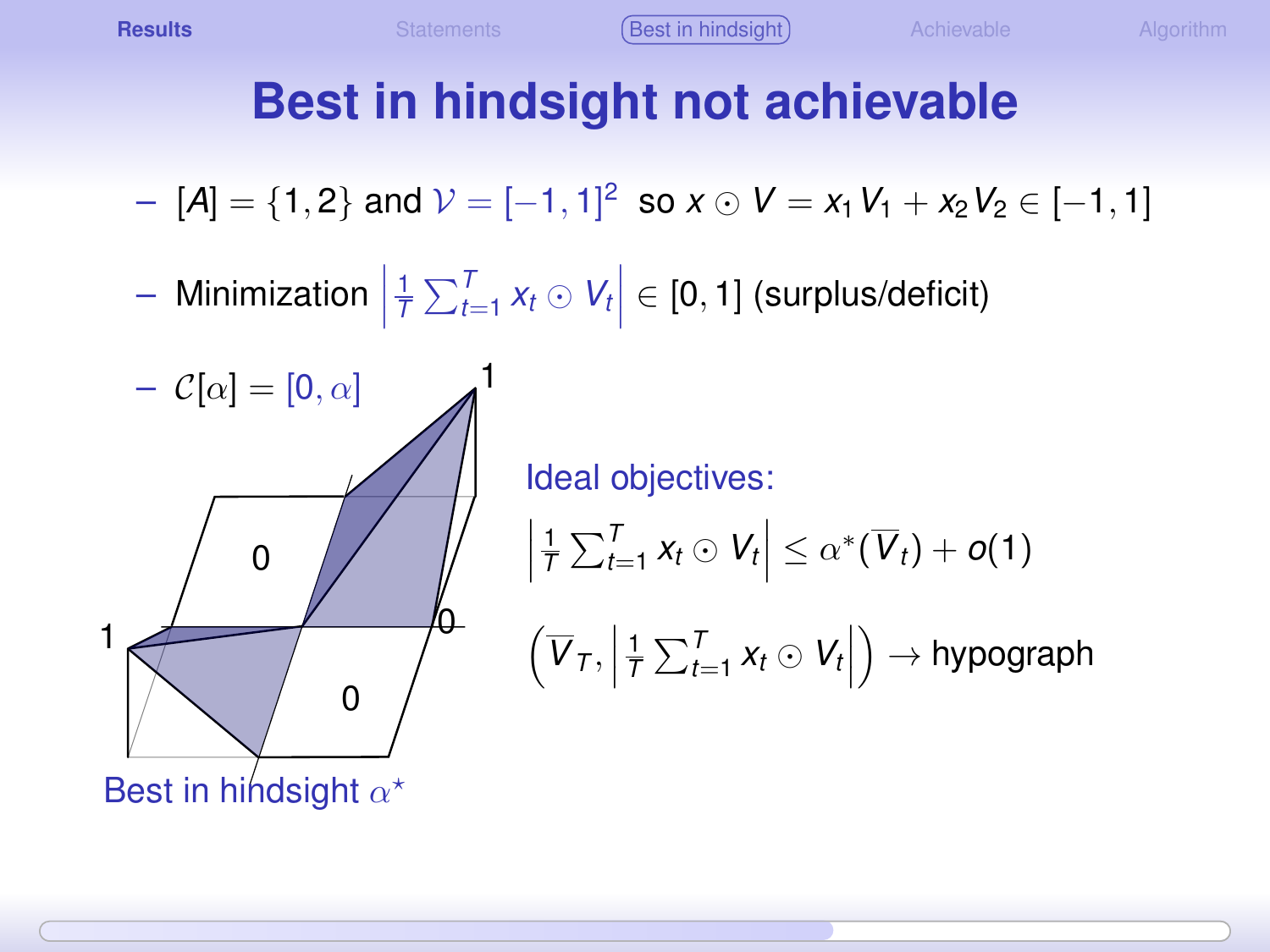**[Results](#page-11-0) Results** [Statements](#page-9-0) **[Best in hindsight](#page-10-0)** [Achievable](#page-12-0) [Algorithm](#page-18-0)

<span id="page-11-0"></span>

## **A simple counterexample – Horizon** 2*T*

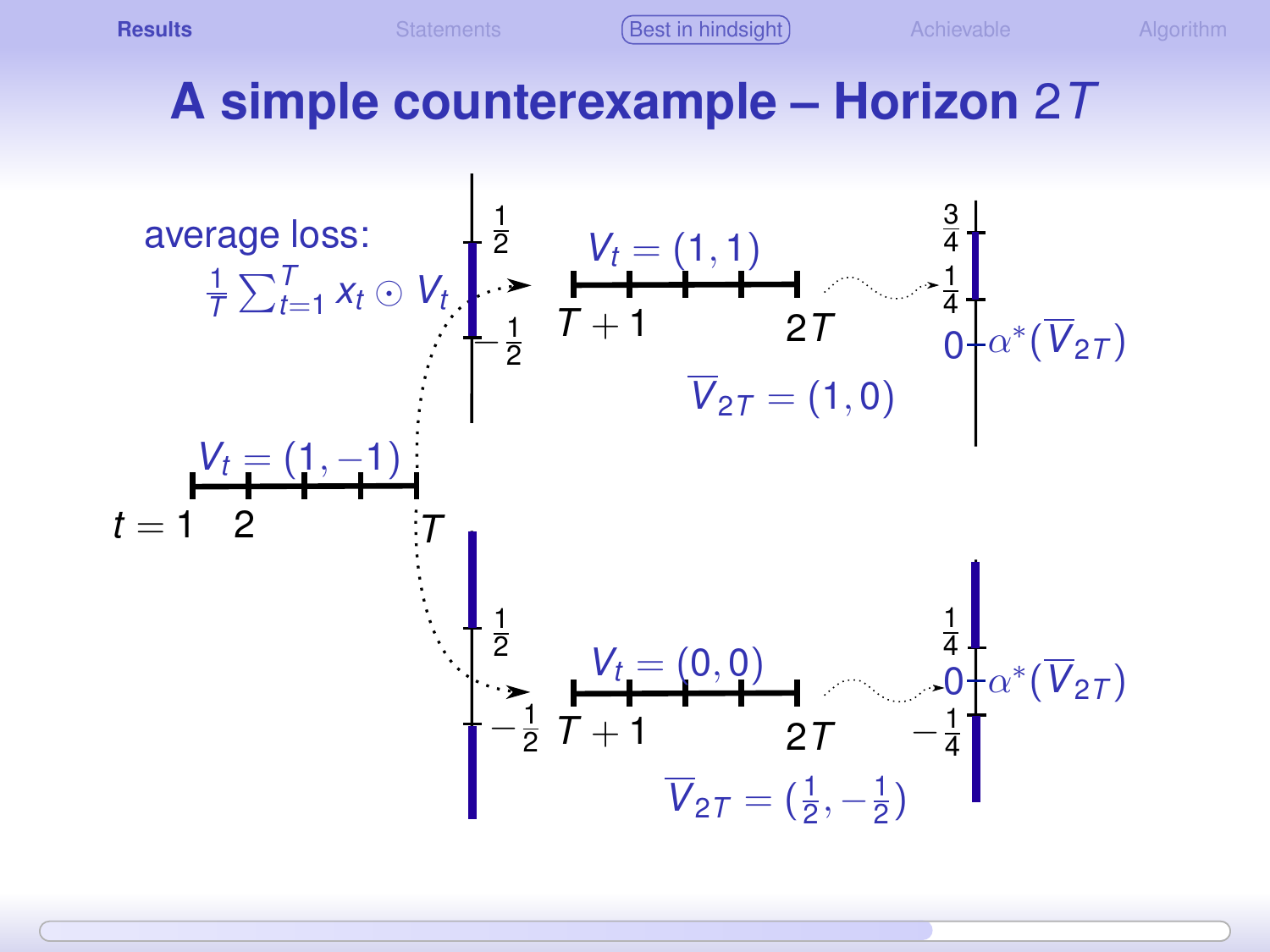- $-$  cav[ $\alpha^*$ ], concavification of  $\alpha^*$  is achievable
	- $\Rightarrow$  Hypo-graph cav $[\alpha^*]$  is convex and approachable
- Analytic formulation of cav:

<span id="page-12-0"></span>
$$
\mathsf{cav}[\alpha^*](V) = \mathsf{sup}\left\{\sum \lambda_i \Big| x^*(V_i) \odot V_i \Big|, \quad \sum \lambda_i V_i = V \right\}
$$

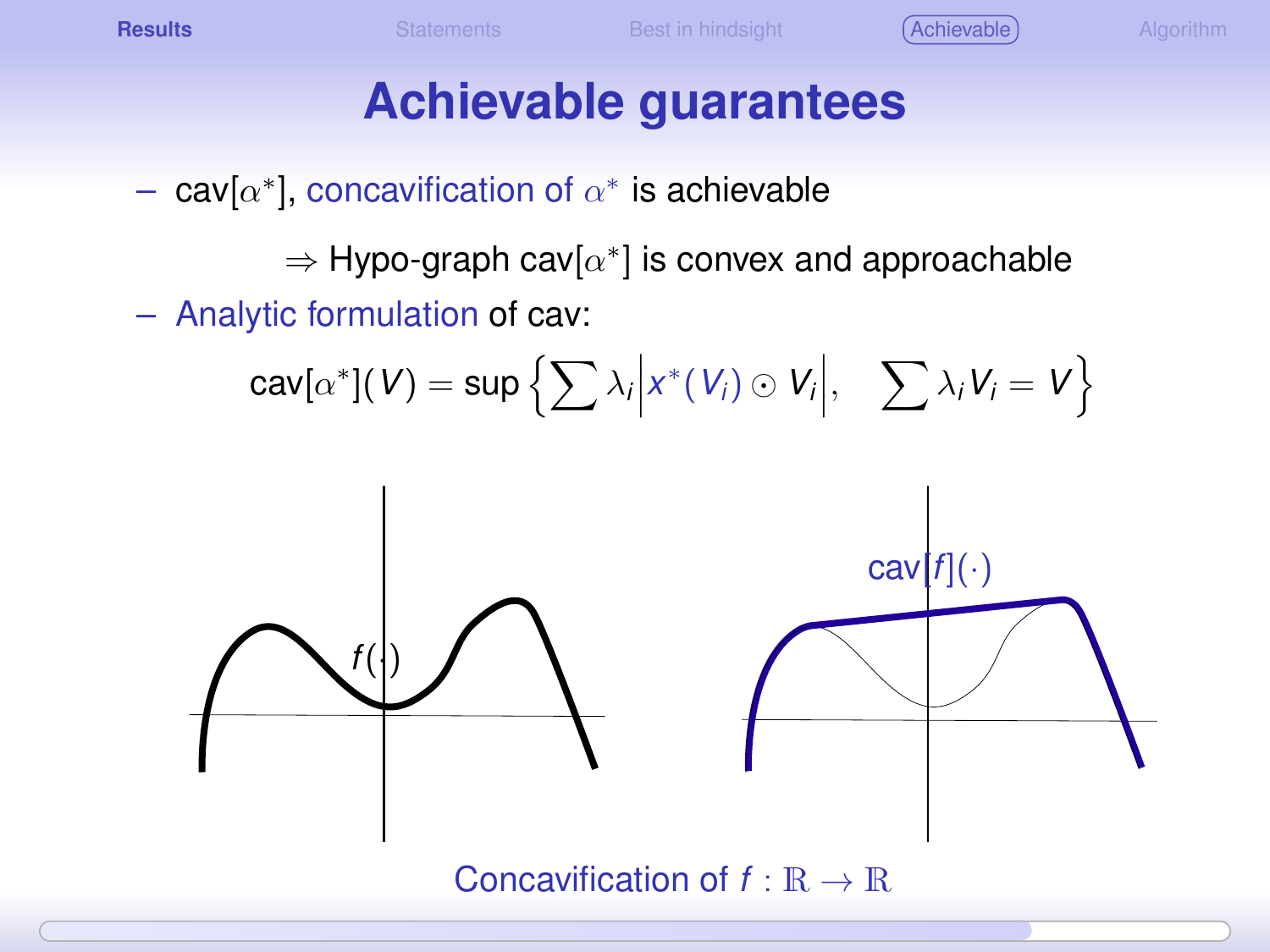**[Results](#page-13-0) Results** [Statements](#page-9-0) [Best in hindsight](#page-10-0) **[Achievable](#page-17-0) [Algorithm](#page-18-0)** 

<span id="page-13-0"></span>

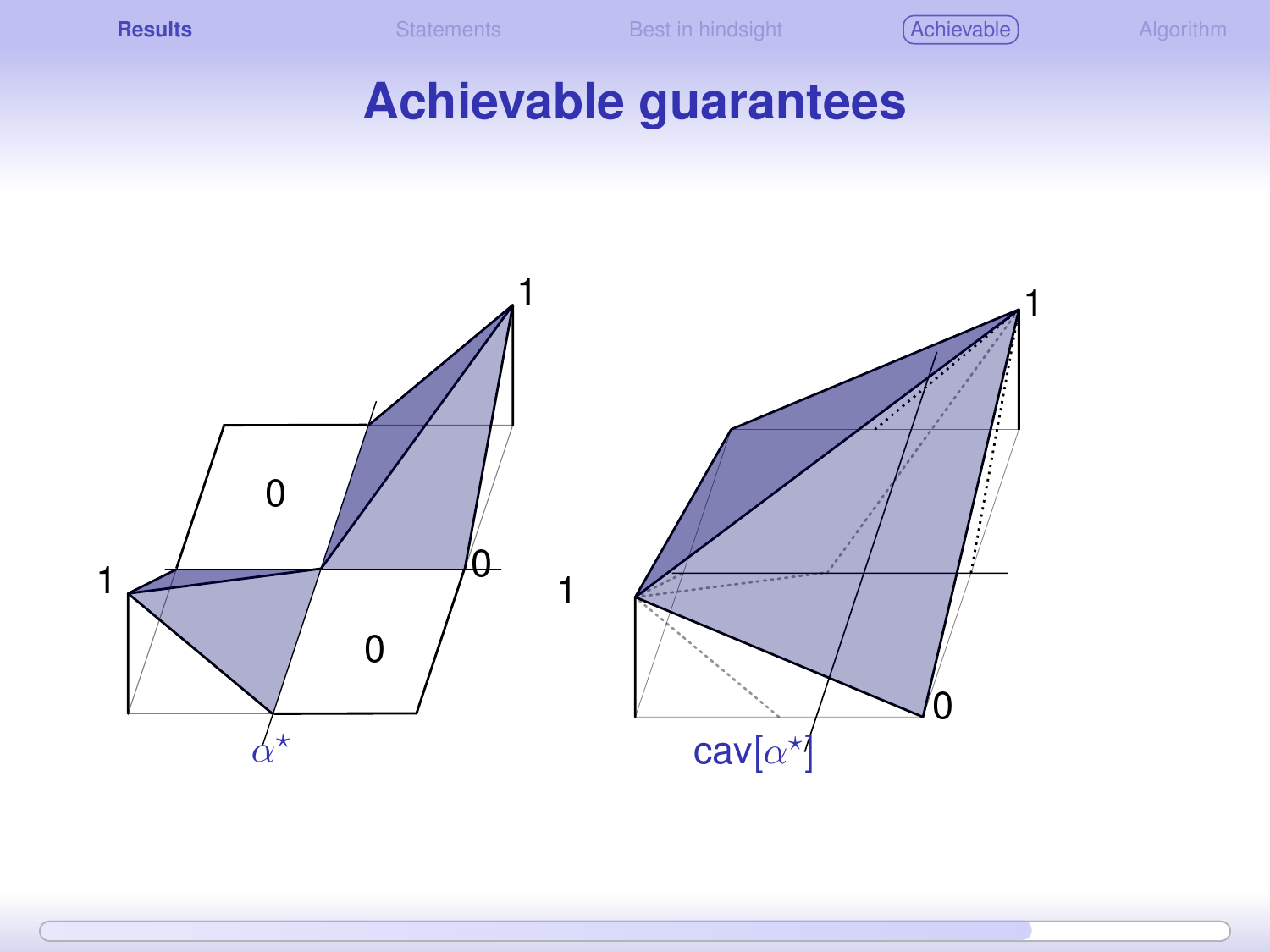## **Achievable guarantees**

 $-$  cav[ $\alpha^*$ ], concavification of  $\alpha^*$  is achievable

 $\Rightarrow$  Hypo-graph cav[ $\alpha^*$ ] is convex and approachable

– Analytic formulation of cav:

$$
\mathsf{cav}[\alpha^*](V) = \mathsf{sup}\left\{\sum \lambda_i \Big| x^*(V_i) \odot V_i \Big|, \quad \sum \lambda_i V_i = V \right\}
$$

Actually achieve better

<span id="page-14-0"></span>
$$
\underline{\text{cav}}[x^*](V) := \sup \left\{ \Big| \sum \lambda_i x^*(V_i) \odot V_i \Big|, \quad \sum \lambda_i V_i = V \right\}
$$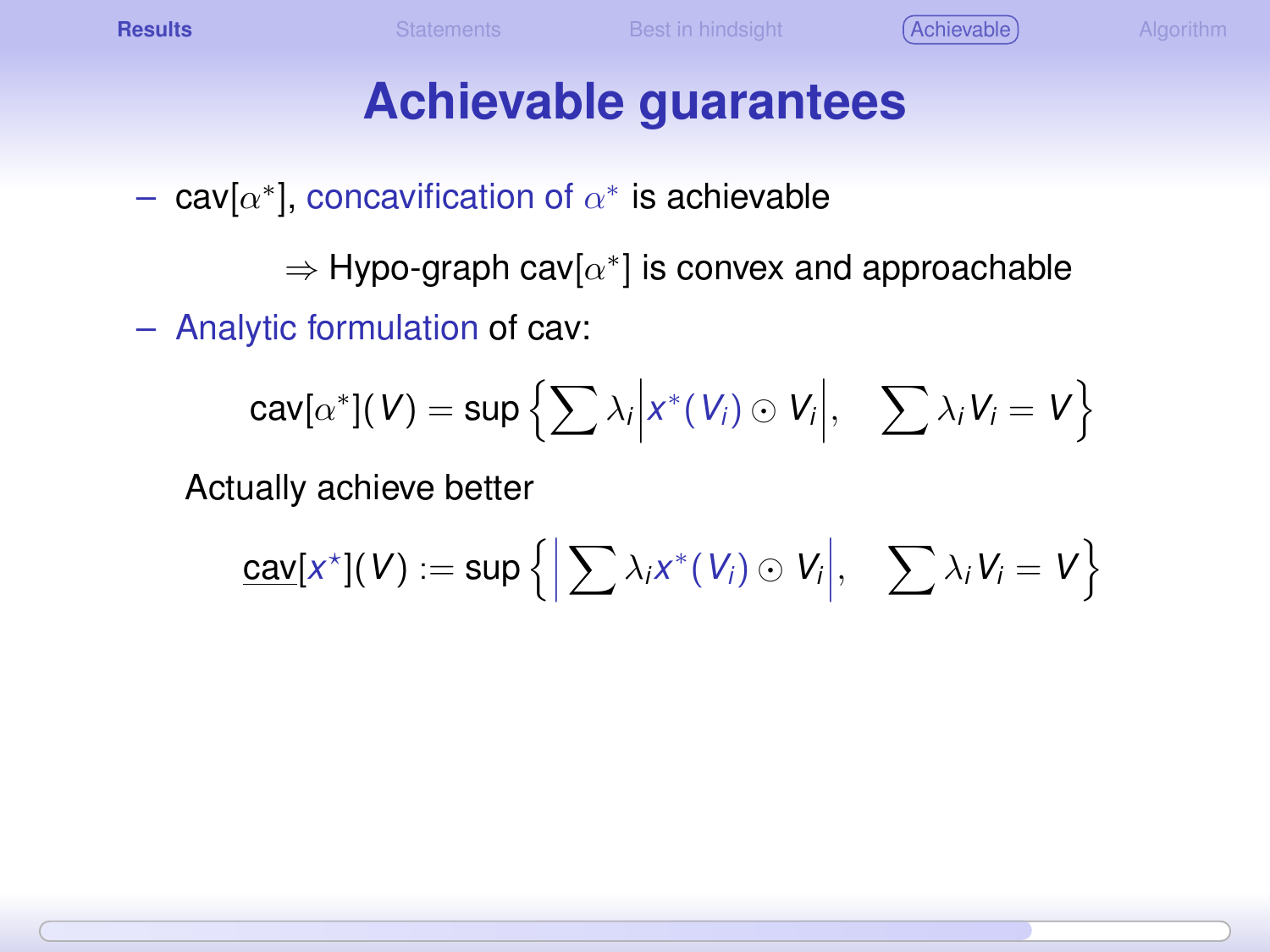**[Results](#page-15-0) Results** [Statements](#page-9-0) [Best in hindsight](#page-10-0) **[Achievable](#page-17-0) [Algorithm](#page-18-0)** 

<span id="page-15-0"></span>

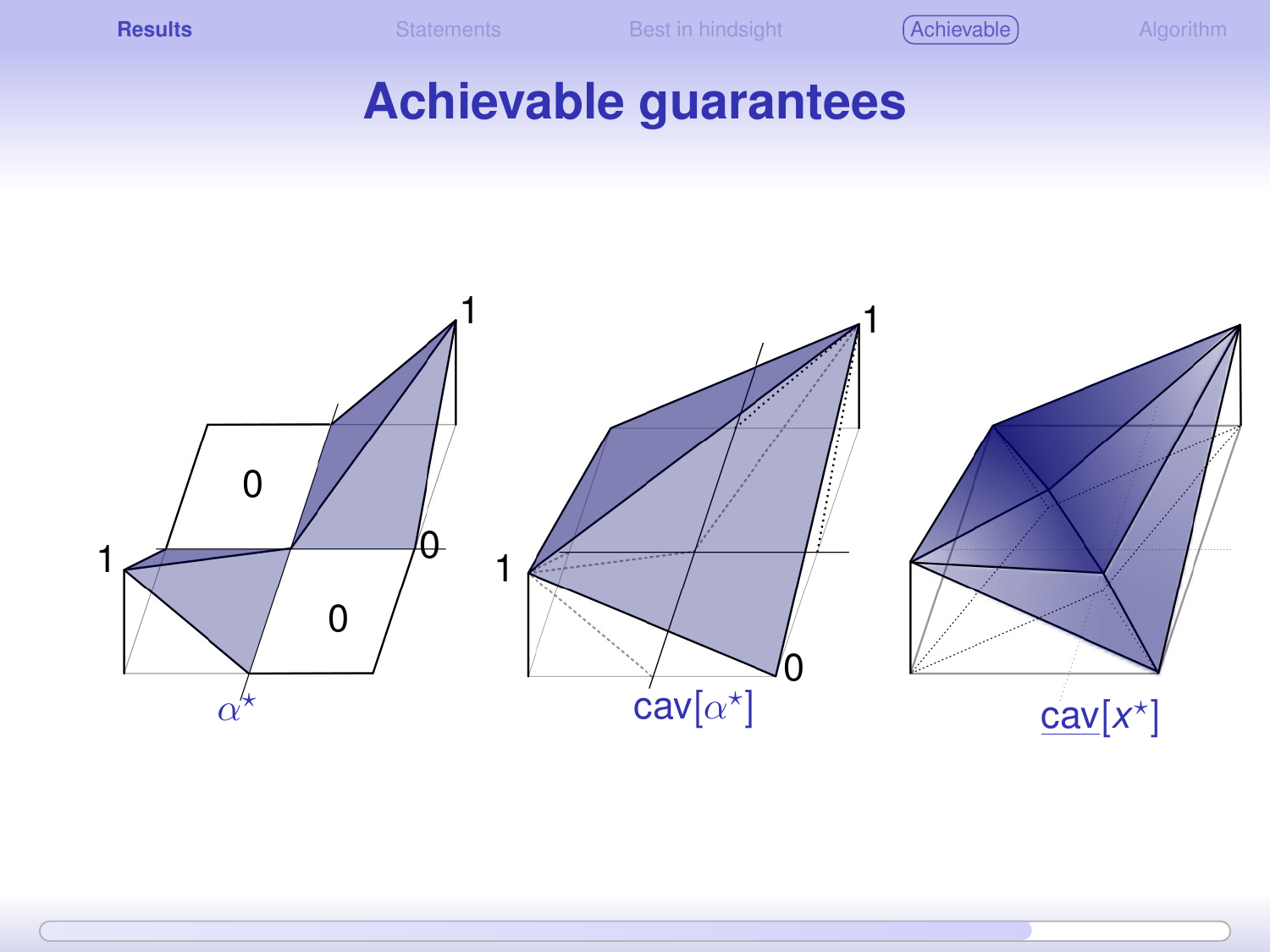## **Achievable guarantees**

 $-$  cav[ $\alpha^*$ ], concavification of  $\alpha^*$  is achievable

 $\Rightarrow$  Hypo-graph cav[ $\alpha^*$ ] is convex and approachable

– Analytic formulation of cav:

$$
\mathsf{cav}[\alpha^*](V) = \mathsf{sup}\left\{\sum \lambda_i \Big| x^*(V_i) \odot V_i \Big|, \quad \sum \lambda_i V_i = V \right\}
$$

Actually achieve better

$$
\underline{\text{cav}}[x^*](V) := \sup \left\{ \Big| \sum \lambda_i x^*(V_i) \odot V_i \Big|, \quad \sum \lambda_i V_i = V \right\}
$$

– And even

<span id="page-16-0"></span>
$$
\underline{\text{cav}}[\psi](V)) := \sup \left\{ \Big|\sum \lambda_i \psi(V_i) \odot V_i \Big|, \quad \sum \lambda_i V_i = V \right\}
$$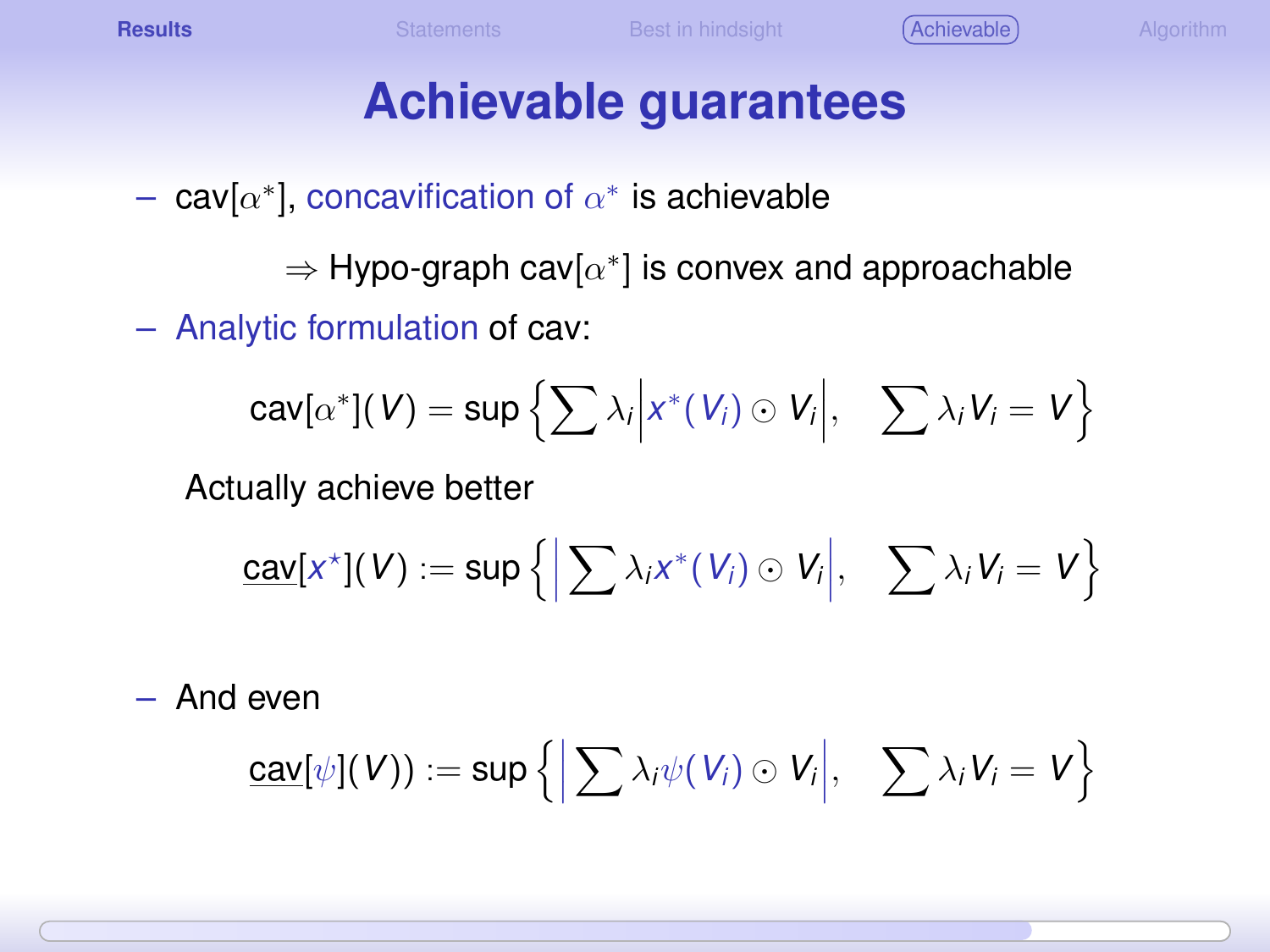**[Results](#page-17-0) [Statements](#page-9-0)** [Best in hindsight](#page-10-0) **[Achievable](#page-12-0) [Algorithm](#page-18-0)** Algorithm

<span id="page-17-0"></span>

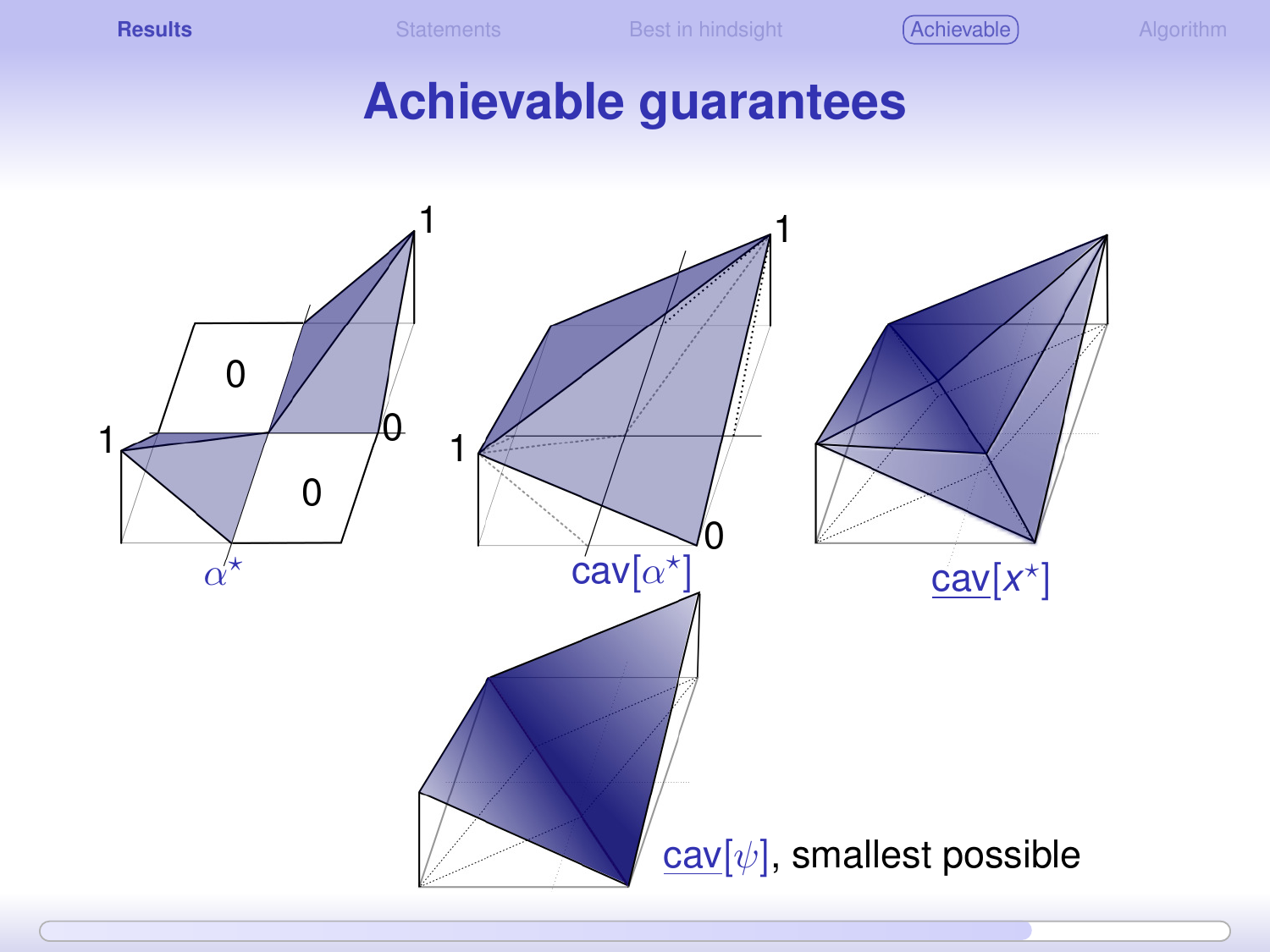<span id="page-18-0"></span>

# **New algo based on regret minimization**

- 1) Decompose  $\{1, ..., T\}$  in  $\sqrt{\overline{I}}$  blocks of lengths  $\sqrt{\overline{I}}$ . **V***<sup>k</sup>* average outcome on *k*-th block
- 2 ) At the end of block *K*, compute direction

$$
\vec{\lambda}_K = \frac{1}{T} \sum_{t=1}^{K \sqrt{T}} x_t \odot V_t - \frac{1}{T} \sqrt{T} \sum_{k=1}^{K} \psi(V_k) \odot V_k
$$

3 ) Block  $K + 1$ : minimize regret w.r.t.  $U_t = \langle V_t, \vec{\lambda}_K \rangle$ 

 $\bm{\mathsf{Distance}}$  between  $\frac{1}{\mathcal{T}}\sum_{t=1}^T x_t \odot V_t$  and  $\mathcal{C}[\underbar{\text{cav}}[\psi](\overline{V}_{\mathcal{T}})]$ roughly  $\|\vec{\lambda}_{\sqrt{\mathcal{T}}}\|$ , smaller than 16 sup $_{V\in\mathcal{V}}\|V\|\sqrt{\log(A)}\,T^{-1/4}$